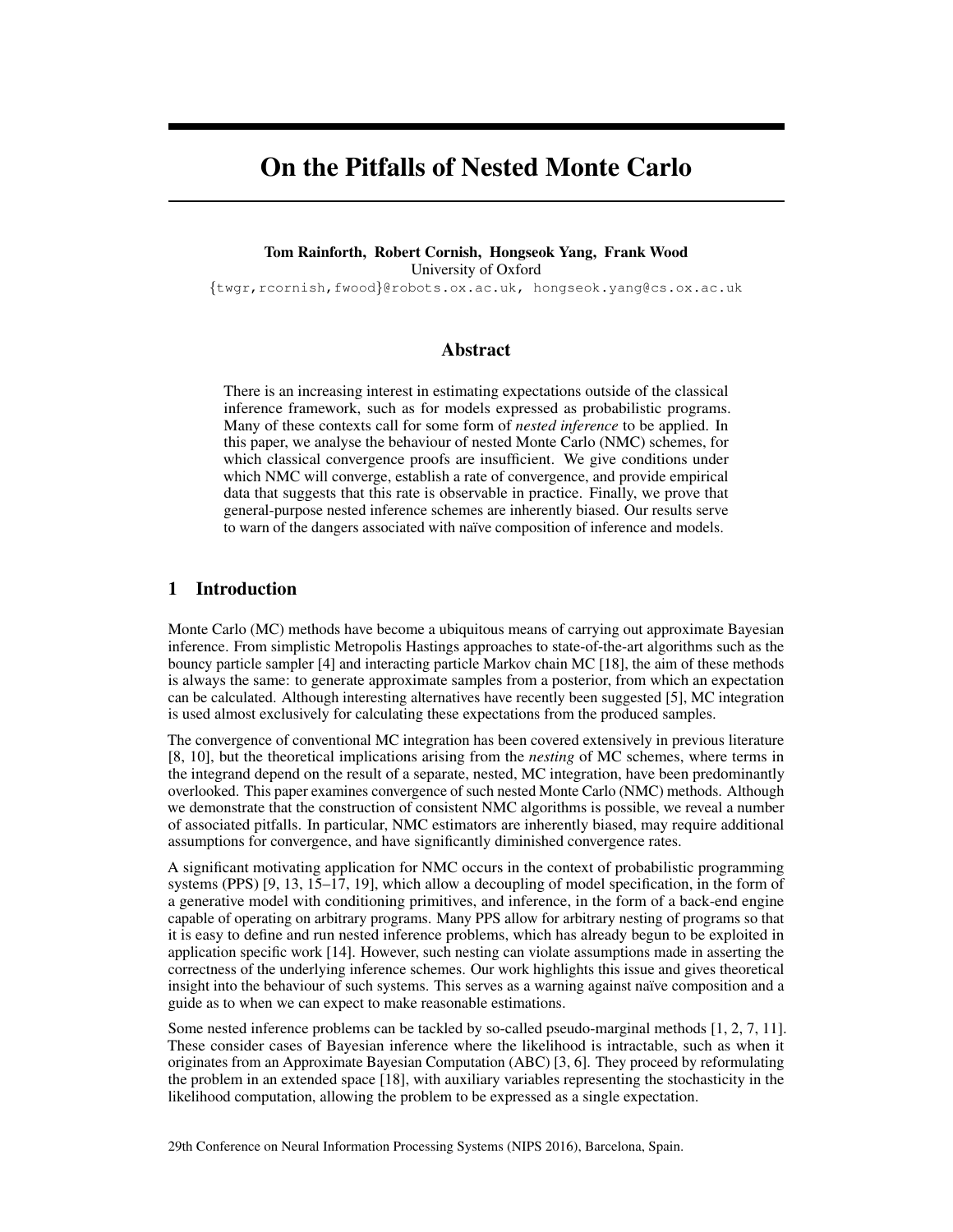Our work goes beyond this by considering cases in which a non-linear mapping is applied to the output of the inner expectation, so that this reformulation to a single expectation is no longer possible. One scenario where this occurs is the expected information gain used in Bayesian experimental design. This requires the calculation of an entropy of a marginal distribution, and therefore includes the expectation of the logarithm of an expectation. Presuming these expectations cannot be calculated exactly, one must therefore resort to some sort of approximate nested inference scheme.

## 2 Problem Formulation

The idea of MC is that the expectation of an arbitrary function  $\lambda: \mathcal{Y} \to \mathcal{F} \subseteq \mathbb{R}^{D_f}$  under a probability distribution  $p(y)$  for its input  $y \in Y$  can be approximately calculated in the following fashion:

$$
I = \mathbb{E}_{y \sim p(y)} \left[ \lambda(y) \right] \tag{1}
$$

$$
\approx \frac{1}{N} \sum_{n=1}^{N} \lambda(y_n) \quad \text{where} \quad y_n \sim p(y). \tag{2}
$$

In this paper, we consider the case where  $\lambda$  is itself intractable, defined only in terms of a functional mapping of an expectation. Specifically,

$$
\lambda(y) = f(y, \gamma(y))\tag{3}
$$

where we can evaluate  $f: \mathcal{Y} \times \Phi \to \mathcal{F}$  exactly for a given y and  $\gamma(y)$ , but where  $\gamma(y)$  is the output of an intractable expectation of another variable  $z \in \mathcal{Z}$ , that is,

either 
$$
\gamma(y) = \mathbb{E}_{z \sim p(z|y)} [\phi(y, z)]
$$
 (4a)

$$
\text{or} \quad \gamma(y) = \mathbb{E}_{z \sim p(z)} \left[ \phi(y, z) \right] \tag{4b}
$$

depending on the problem, with  $\phi\colon\mathcal{Y}\times\mathcal{Z}\to\Phi\subseteq\mathbb{R}^{D_\phi}.$  All our results apply to both cases, but we will focus on the former for clarity. Estimating  $I$  requires a nested integration. We refer to tackling both required integrations using Monte Carlo as nested Monte Carlo:

$$
I \approx I_{N,M} = \frac{1}{N} \sum_{n=1}^{N} f(y_n, (\hat{\gamma}_M)_n) \quad \text{where} \quad y_n \sim p(y) \quad \text{and} \tag{5a}
$$

$$
(\hat{\gamma}_M)_n = \frac{1}{M} \sum_{m=1}^M \phi(y_n, z_{n,m}) \quad \text{where} \quad z_{n,m} \sim p(z|y_n). \tag{5b}
$$

The rest of this paper proceeds as follows. In Section 3, we consider a special case of f that allows us to recover the standard Monte Carlo convergence rate. In Section 4, we establish convergence results for  $I_{N,M}$  given a general class of f. In Section 5, we show that any general-purpose NMC scheme must be biased. Finally, in Section 6, we present empirical results suggesting that our theoretical convergence rates are observed in practise.

#### 3 Reformulation to a Single Expectation

Suppose that f is integrable and linear in its second argument, i.e.  $f(y, \alpha v + \beta w) = \alpha f(y, v) +$  $\beta f(y, w)$  (or equivalently  $f(y, z) = g(y)z$  for some  $g(y)$ ). In this case, we can rearrange the problem to a single expectation:

$$
I = \mathbb{E}_{y \sim p(y)} [f(y, \gamma(y))] = \mathbb{E}_{y \sim p(y)} [f(y, \mathbb{E}_{z \sim p(z|y)} [\phi(y, z)])]
$$
  
\n
$$
= \mathbb{E}_{y \sim p(y)} [\mathbb{E}_{z \sim p(z|y)} [f(y, \phi(y, z))]]
$$
  
\n
$$
\approx \frac{1}{N} \sum_{n=1}^{N} f(y_n, \phi(y_n, z_n)) \text{ where } (y_n, z_n) \sim p(y)p(z|y).
$$

This will give the MC convergence rate of  $O(1/N)$  in the mean square error of the estimator, provided we can generate the required samples. Many models do permit this rearrangement, such as those considered by pseudo-marginal methods. Note that if  $\gamma(y)$  is of the form of (4b) instead of (4a), then  $y$  and  $z$  are drawn independently from their marginal distributions instead of the joint.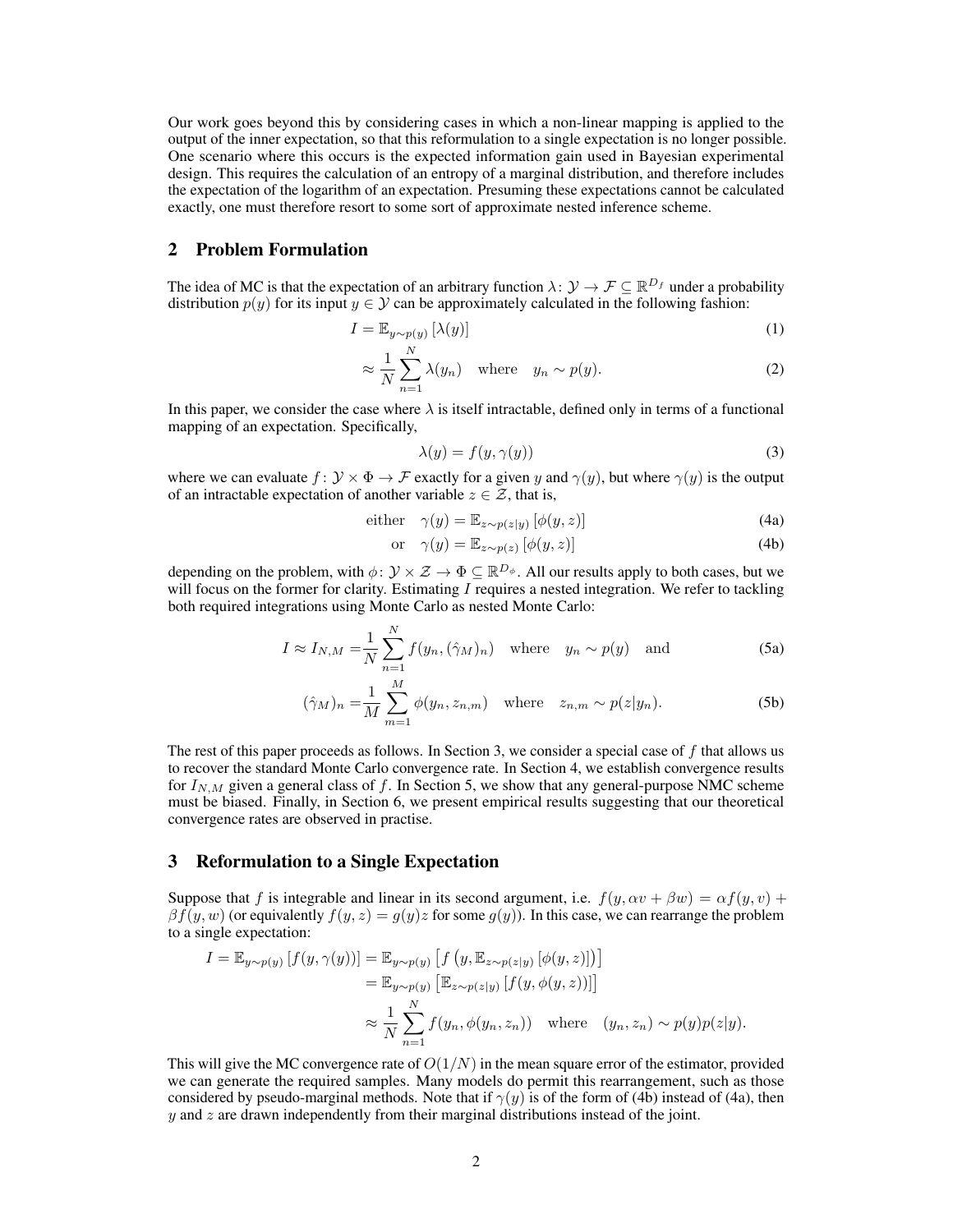#### 4 Convergence of Nested Monte Carlo

Since we cannot always unravel our problem as in the previous section, we must resort to NMC in order to compute I in general. Our aim here is to show that approximating  $I \approx I_{N,M}$  is in principle possible, at least when f is well-behaved. In particular, we prove a form of almost sure convergence of  $I_{N,M}$  to I and establish an upper bound on the convergence rate of its mean squared error.

To more formally characterize our conditions on f, consider sampling a single  $y_1$ . Then  $(\hat{\gamma}_M)_1$  =  $\frac{1}{M}\sum_{m=1}^{M} \phi(y_1, z_{1,m}) \rightarrow \gamma(y_1)$  as  $M \rightarrow \infty$ , as the left-hand side is a Monte Carlo estimator. If f is continuous around  $y_1$ , this also implies  $f(y_1,(\hat{\gamma}_M)_1) \to f(y_1, \gamma(y_1))$ . Informally, our requirement is that this holds in expectation, i.e. that it holds when we incorporate the effect of the outer estimator. More precisely, we define  $(\epsilon_M)_n = |f(y_n, (\hat{\gamma}_M)_n) - f(y_n, \gamma(y_n))|$ , and require that  $\mathbb{E}[(\epsilon_M)_1] \to 0$ as  $M \to \infty$  (noting that as  $(\epsilon_M)_n$  are i.i.d.  $\mathbb{E}[(\epsilon_M)_1] = \mathbb{E}[(\epsilon_M)_n]$ ,  $\forall n \in \mathbb{N}$ ). Informally, this "expected continuity" assumption is weaker than uniform continuity as it does allow discontinuities in f, though we leave full characterization of intuitive criteria for  $f$  to future work. We are now ready to state our theorem for almost sure convergence. Proofs for all theorems are provided in the Appendices.

**Theorem 1.** For  $n \in \mathbb{N}$ , let  $(\epsilon_M)_n = |f(y_n, (\hat{\gamma}_M)_n) - f(y_n, \gamma(y_n))|$ . If  $\mathbb{E}[(\epsilon_M)_1] \to 0$  as  $M \to \infty$ , then there exists a  $\tau : \mathbb{N} \to \mathbb{N}$  such that  $I_{\tau(M),M} \stackrel{a.s.}{\to} I$  as  $M \to \infty$ .

*Remark* 1. As this convergence is in M, it implies (and is reinforced by the convergence rate given below) that it is necessary for the number of samples in the inner estimator to increase with the number of samples in the outer estimator to ensure convergence for most  $f$ . Theorem 3 gives an intuitive reason for why this should be the case by noting that for finite  $M$ , the bias on each inner term will remain non-zero as  $N \to \infty$ .

**Theorem 2.** If f is Lipschitz continuous and  $f(y_n, \gamma(y_n)), \phi(y_n, z_{n,m}) \in L^2$ , then the mean squared *error of*  $I_{N,M}$  *converges at rate*  $O(1/N + 1/M)$ *.* 

Inspection of the convergence rate above shows that, given a total number of samples  $T = MN$ , our bound is tightest when  $\tau(M) = O(M)$  (see Section C), with a corresponding rate  $O(1/\sqrt{T})$ . Although Theorem 1 does not guarantee that *this* choice of  $\tau$  converges almost surely, any other choice of  $\tau$  will give a a weaker guarantee than this already problematically slow rate. Future work might consider specific forms of  $\tau$  that ensure convergence.

With repeated nesting, informal extension of Theorem 2 suggests that the convergence rate will become  $O(\sum_{i=1}^d \frac{1}{N_i})$  where  $N_i$  is the number of samples used for the estimation at nesting depth *i*. This yields a bound on our convergence rate in total number of samples that becomes exponentially weaker as the total nesting depth  $d$  increases. We leave a formal proof of this to future work.

## 5 The Inherent Bias of Nested Inference

The previous section confirmed the capabilities of NMC; in this section we establish a limitation by showing that any such general-purpose nesting scheme must be biased in the following sense:

**Theorem 3.** Assume that  $\gamma(y) = \mathbb{E}_{z \sim p(z|y)}[\phi(y, z)]$  is integrable as a function of y but cannot be *calculated exactly. Then, there does not exist a pair* (I,J ) *of inner and outer estimators such that*

- *1. the inner estimator*  $\mathcal I$  *provides estimates*  $\hat{\gamma}_y \in \Phi$  *at a given*  $y \in \mathcal Y$ *;*
- 2. given an integrable  $f: \mathcal{Y} \times \Phi \to \mathcal{F} \subseteq \mathbb{R}^{D_f}$  the outer estimator  $\mathcal J$  maps a set of samples  $\hat{\zeta}=\{(y_1,\hat{\gamma}_{y_1}),\ldots,(y_n,\hat{\gamma}_{y_n})\}$ , with  $\hat{\gamma}_{y_i}$  generated using  $\cal I$ , to an unbiased estimate  $\psi(\hat{\zeta},f)$ *of*  $I(f)$ *, i.e.*  $\mathbb{E}[\psi(\hat{\zeta}, f)] = I(f)$ *;*
- *3.*  $\mathbb{E}_{y \sim p(y)}[\mathbb{E}[f(y, \hat{\gamma}_y)|y]] \mathbb{E}[\psi(\hat{\zeta}, f)] \ge 0$  *for all integrable f, i.e. if I is combined with an exact outer estimator, there is no* f *for which the resulting estimator is negatively biased (see Remark 2).*

*This result remains even if the inequality in the third condition is reversed from* ge0 *to* le0*.*

*Remark* 2. Informally, the first two conditions here simply provide definitions for  $\mathcal I$  and  $\mathcal J$  and state that they provide unbiased estimation of  $I$  for all  $f$ . The third condition is somewhat more subtle. A simpler, but less general, alternative condition would have been to state that  $\mathcal I$  provides unbiased estimates for any f, i.e.  $\mathbb{E}[f(y, \hat{\gamma}_y)|y] = f(y, \gamma(y)), \forall f$ . The additional generality provided by the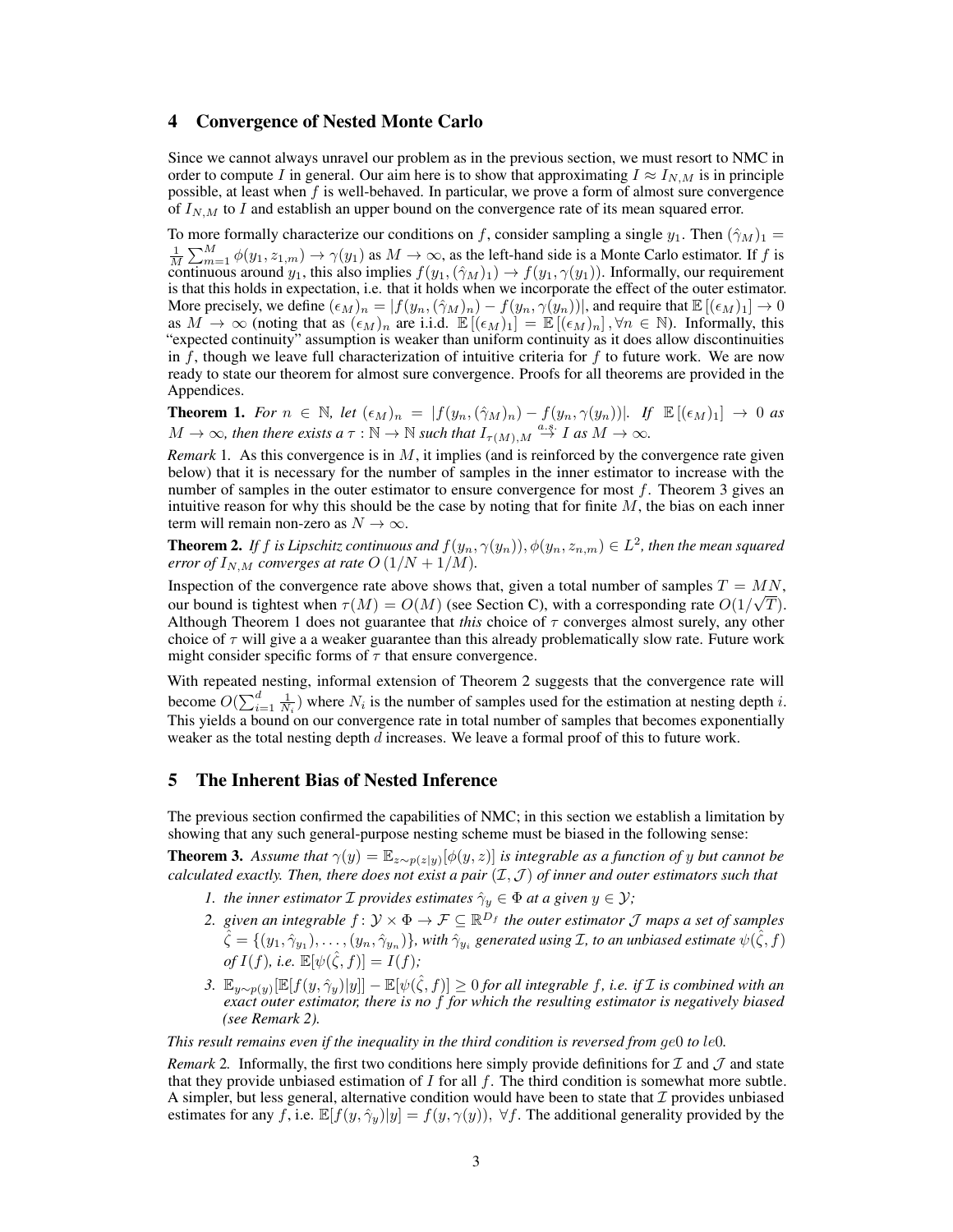

Figure 1: Empirical convergence of NMC on  $(6)$ . Results are obtained by averaging over  $1000$ independent runs with  $\tau(N) = N$  such that convergence rate obtained from Theorem 2 is  $O(1/\sqrt{T})$ .

used formulation eliminates most cases in which both  $\mathcal I$  and  $\mathcal J$  are biased, but in such a way that these biases cancel out. Specifically, we allow  $\mathcal I$  to be biased so long as this bias has the same sign for all f. As  $\mathcal I$  and  $\mathcal J$  are independent processes, it is intuitively reasonable to assume that  $\mathcal J$  does not eliminate bias from  $\mathcal I$  in a manner that is specific to f and so we expect this condition to hold in practice. Future work might consider a completely general proof that also considers this case.

This result suggests that general purpose, unbiased inference is impossible for nested probabilistic program queries which cannot be mathematically expressed as single inference of the form (1). Such rearrangement is not possible when the outer query depends nonlinearly on a *marginal* of the inner query. Consequently, query nesting using existing systems<sup>1</sup> cannot provide unbiased estimation of problems that cannot be expressed as a single query. However, the additional models that it does allow expression for, such as the experimental design example, might still be estimable in consistent fashion as shown in the previous section.

## 6 Empirical Verification

Strictly speaking, the convergence rates proven in Section 4 are only *upper bounds* on the worst case performance we can expect. We therefore provide a short empirical verification to see whether these convergence rates are tight in practice. For this, we consider the following simple model whose exact solution can be calculated:

$$
y \sim \text{Uniform}(-1, 1) \tag{6a}
$$

$$
z \sim \mathcal{N}(0, 1) \tag{6b}
$$

$$
\phi(z,y) = \sqrt{2/\pi} \exp\left(-2(y-z)^2\right) \tag{6c}
$$

$$
f(y, \gamma(y)) = \log(\gamma(y)).
$$
\n(6d)

Figure 1 shows the corresponding empirical convergence obtained by applying (5) to (6) directly, and shows that, at least in this case, the theoretical convergence rates from Theorem 2 are indeed realised.

#### 7 Conclusions

We have shown that it is theoretically possible for a nested Monte Carlo scheme to yield a consistent estimator, and have quantified the convergence error associated with doing so. However, we have also revealed a number of pitfalls that can arise if nesting is applied naïvely, such as that the resulting estimator is necessarily biased, requires additional assumptions on  $f$ , is unlikely to converge unless the number of samples used in the inner estimator is driven to infinity, and is likely to converge at a significantly slower rate than un-nested Monte Carlo. These results have implications for applications ranging from experimental design to probabilistic programming, and serve both as an invitation for further inquiry and a caveat against careless use.

<sup>&</sup>lt;sup>1</sup>We note that for certain nonlinear f, it may still be possible to develop an unbiased inference scheme using a combination of a convergent Maclaurin expansion and Russian Roulette sampling [12].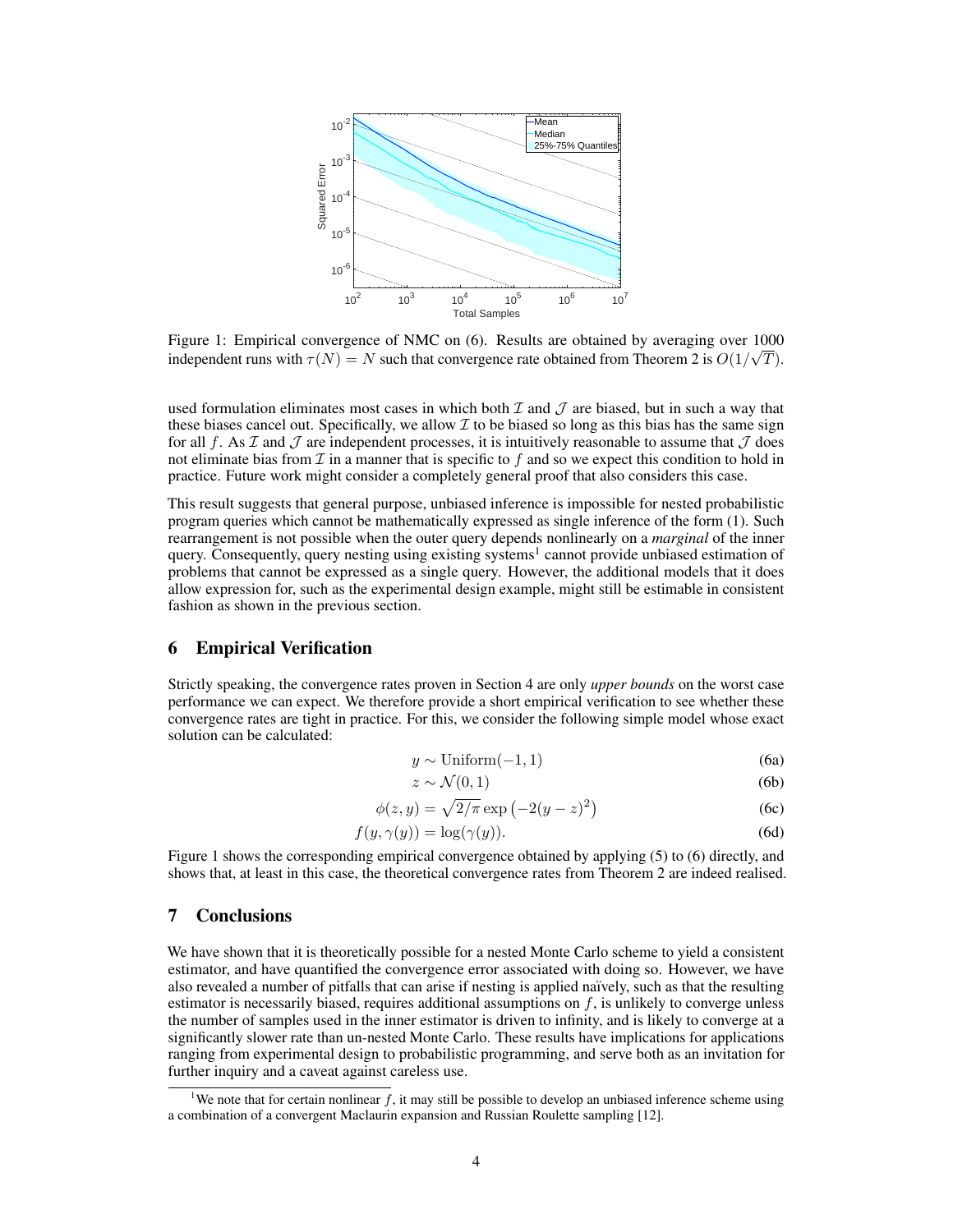#### Acknowledgements

Tom Rainforth is supported by a BP industrial grant. Robert Cornish is supported by an NVIDIA scholarship. Frank Wood is supported under DARPA PPAML through the U.S. AFRL under Cooperative Agreement FA8750-14-2-0006, Sub Award number 61160290-111668.

#### References

- [1] C. Andrieu and G. O. Roberts. The pseudo-marginal approach for efficient Monte Carlo computations. *The Annals of Statistics*, pages 697–725, 2009.
- [2] C. Andrieu, M. Vihola, et al. Convergence properties of pseudo-marginal Markov chain Monte Carlo algorithms. *The Annals of Applied Probability*, 25(2):1030–1077, 2015.
- [3] M. A. Beaumont, W. Zhang, and D. J. Balding. Approximate Bayesian computation in population genetics. *Genetics*, 162(4):2025–2035, 2002.
- [4] A. Bouchard-Côté, S. J. Vollmer, and A. Doucet. The Bouncy Particle Sampler: A Non-Reversible Rejection-Free Markov Chain Monte Carlo Method. *arXiv preprint arXiv:1510.02451*, 2015.
- [5] F.-X. Briol, C. J. Oates, M. Girolami, M. A. Osborne, and D. Sejdinovic. Probabilistic integration: A role for statisticians in numerical analysis? *arXiv preprint arXiv:1512.00933*, 2015.
- [6] K. Csilléry, M. G. Blum, O. E. Gaggiotti, and O. François. Approximate Bayesian computation (ABC) in practice. *Trends in ecology & evolution*, 25(7):410–418, 2010.
- [7] A. Doucet, M. Pitt, G. Deligiannidis, and R. Kohn. Efficient implementation of Markov chain Monte Carlo when using an unbiased likelihood estimator. *Biometrika*, page asu075, 2015.
- [8] W. R. Gilks. *Markov chain Monte Carlo*. Wiley Online Library, 2005.
- [9] N. D. Goodman, V. K. Mansinghka, D. Roy, K. Bonawitz, and J. B. Tenenbaum. Church: a language for generative models. 2008.
- [10] J. H. Huggins and D. M. Roy. Convergence of Sequential Monte Carlo-based Sampling Methods. *arXiv preprint arXiv:1503.00966*, 2015.
- [11] F. Lindsten and A. Doucet. Pseudo-marginal Hamiltonian Monte Carlo. *arXiv preprint arXiv:1607.02516*, 2016.
- [12] A.-M. Lyne, M. Girolami, Y. Atchade, H. Strathmann, D. Simpson, et al. On Russian roulette estimates for Bayesian inference with doubly-intractable likelihoods. *Statistical science*, 30(4): 443–467, 2015.
- [13] V. Mansinghka, D. Selsam, and Y. Perov. Venture: a higher-order probabilistic programming platform with programmable inference. *arXiv preprint arXiv:1404.0099*, 2014.
- [14] L. Ouyang, M. H. Tessler, D. Ly, and N. Goodman. Practical optimal experiment design with probabilistic programs. *arXiv preprint arXiv:1608.05046*, 2016.
- [15] B. Paige and F. Wood. A compilation target for probabilistic programming languages. *arXiv preprint arXiv:1403.0504*, 2014.
- [16] A. Pfeffer. Figaro: An object-oriented probabilistic programming language. *Charles River Analytics Technical Report*, 137, 2009.
- [17] T. Rainforth, T. A. Le, J.-W. van de Meent, M. A. Osborne, and F. Wood. Bayesian Optimization for Probabilistic Programs. In *Advances in Neural Information Processing Systems*, 2016.
- [18] T. Rainforth, C. A. Naesseth, F. Lindsten, B. Paige, J.-W. van de Meent, A. Doucet, and F. Wood. Interacting particle Markov chain Monte Carlo. In *Proceedings of the 33rd International Conference on Machine Learning*, volume 48. JMLR: W\&CP, 2016.
- [19] F. Wood, J. W. van de Meent, and V. Mansinghka. A new approach to probabilistic programming inference. In *AISTATS*, pages 2–46, 2014.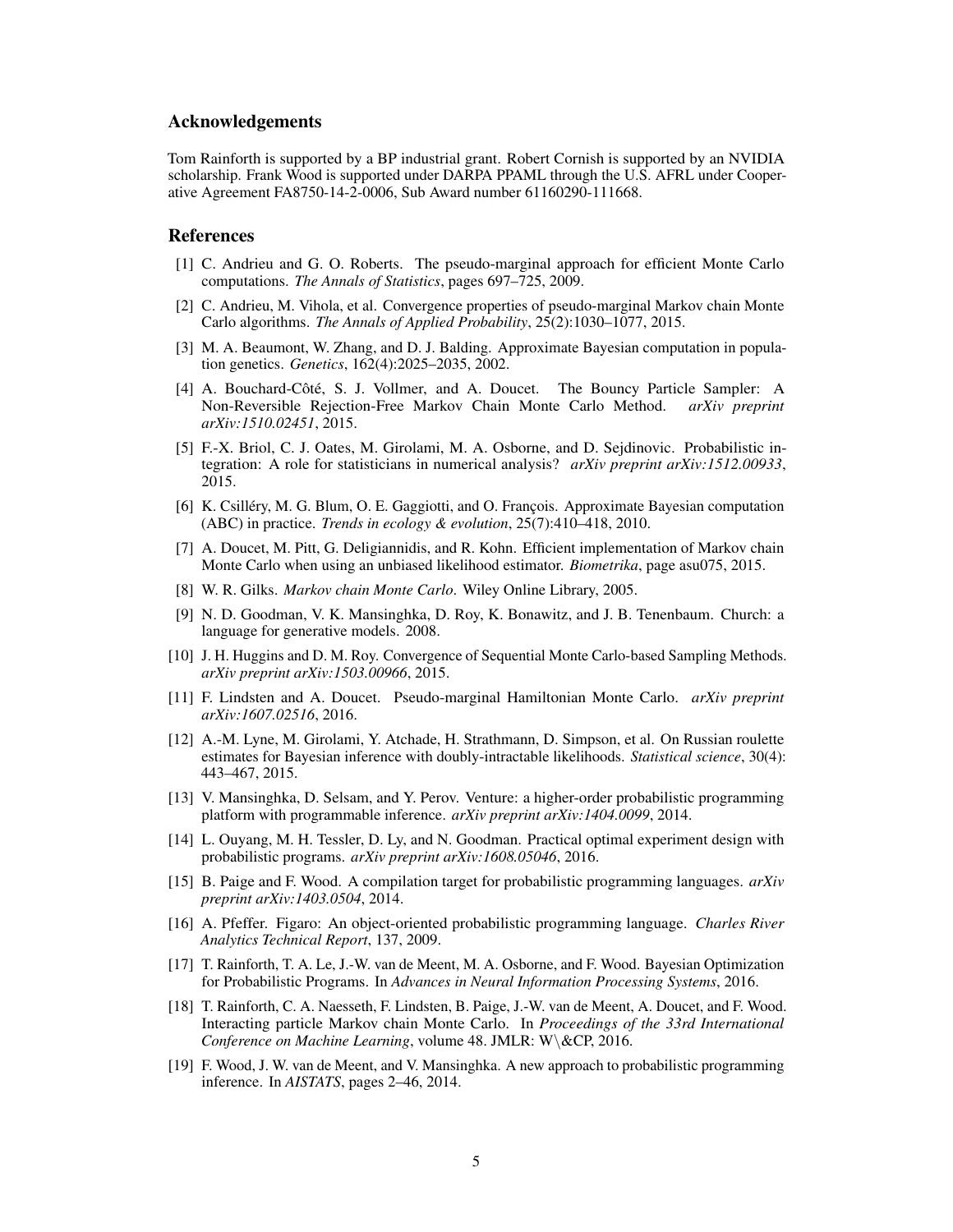# A Proof of Almost Sure Convergence (Theorem 1)

*Proof.* For all N, M, we have by the triangle inequality that

$$
|I_{N,M}-I|\leq V_{N,M}+U_N,
$$

where

$$
V_{N,M} = \left| \frac{1}{N} \sum_{n=1}^{N} f(y_n, \gamma(y_n)) - I_{N,M} \right|
$$
  

$$
U_N = \left| I - \frac{1}{N} \sum_{n=1}^{N} f(y_n, \gamma(y_n)) \right|.
$$

A second application of the triangle inequality then allows us to write

$$
V_{N,M} \leq \frac{1}{N} \sum_{n=1}^{N} (\epsilon_M)_n \tag{7}
$$

where we recall that  $(\epsilon_M)_n = |f(y_n, \gamma(y_n)) - f(y_n, \hat{\gamma}_n)|$ . Now, for all fixed M, each  $(\epsilon_M)_n$  is i.i.d, and our assumption that  $\mathbb{E}[(\epsilon_M)_1] \to 0$  as  $M \to \infty$  ensures  $\mathbb{E}[(\epsilon_M)_n]| < \infty$  for all M sufficiently large. Consequently, the strong law of large numbers means that

$$
\frac{1}{N}\sum_{n=1}^N(\epsilon_M)_n\stackrel{a.s.}{\to}\mathbb{E}\left[(\epsilon_M)_1\right]
$$

as  $N \to \infty$ . This allows us to define  $\tau_1 : \mathbb{N} \to \mathbb{N}$  by choosing  $\tau_1(M)$  to be large enough that

$$
\left|\frac{1}{\tau_1(M)}\sum_{n=1}^{\tau_1(M)}(\epsilon_M)_n - \mathbb{E}\left[(\epsilon_M)_1\right]\right| < \frac{1}{M}
$$

almost surely, for each  $M \in \mathbb{N}$ . Consequently,

$$
\frac{1}{\tau_1(M)}\sum_{n=1}^{\tau_1(M)}(\epsilon_M)_n < \frac{1}{M} + \mathbb{E}\left[(\epsilon_M)_1\right]
$$

almost surely and therefore

$$
V_{\tau_1(M),M} < \frac{1}{M} + \mathbb{E}\left[ (\epsilon_M)_1 \right]
$$

almost surely.

To complete the proof, we must remove the dependence of  $U_N$  on N also. This is straightforward once we observe that  $U_N \stackrel{a.s.}{\rightarrow} 0$  as  $N \rightarrow \infty$  by the strong law of large numbers, which allows us to define  $\tau_2 : \mathbb{N} \to \mathbb{N}$  by taking  $\tau_2(M)$  large enough that

$$
U_{\tau_2(M)} < \frac{1}{M}
$$

almost surely, for each  $M \in \mathbb{N}$ .

We can now define  $\tau(M) = \max(\tau_1(M), \tau_2(M))$ . It then follows that, for all M,

$$
|I - I_{\tau(M),M}| \leq \frac{1}{M} + \frac{1}{M} + \mathbb{E}[(\epsilon_M)_1]
$$

almost surely. By assumption we have  $\mathbb{E}[(\epsilon_M)_1] \to 0$ , so that  $I_{\tau(M),M} \stackrel{a.s.}{\to} I$  as desired.

 $\Box$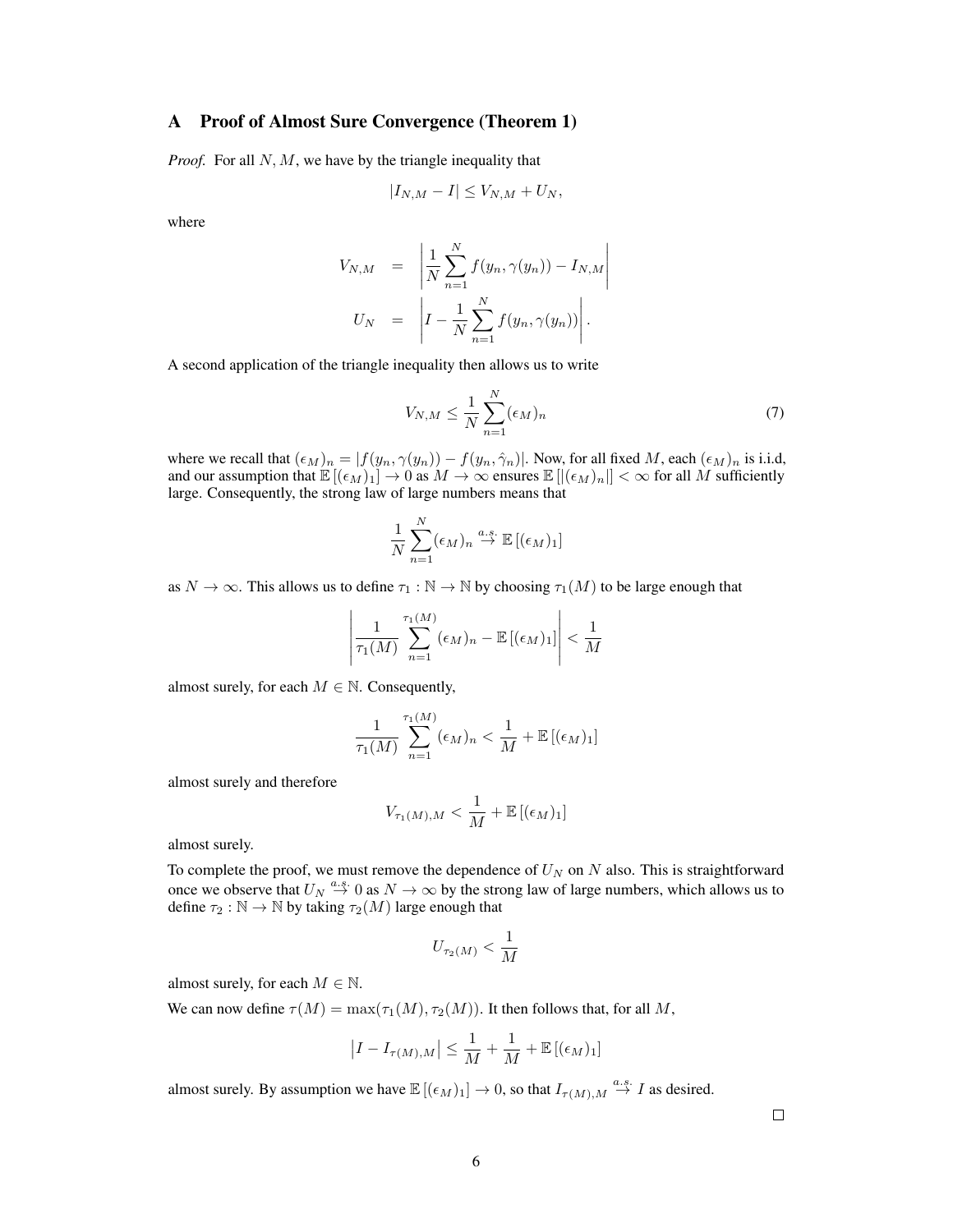# B Proof of Convergence Rate (Theorem 2)

*Proof.* Using Minkowski's inequality, we can bound the mean squared error of  $I_{N,M}$  by

$$
\mathbb{E}[(I - I_{N,M})^2] = ||I - I_{N,M}||_2^2 \le U^2 + V^2 + 2UV \le 2(U^2 + V^2)
$$
 (8)

where

$$
U = \|I - \frac{1}{N} \sum_{n=1}^{N} f(y_n, \gamma(y_n))\|_2
$$
  

$$
V = \left\|\frac{1}{N} \sum_{n=1}^{N} f(y_n, \gamma(y_n)) - I_{N,M}\right\|_2.
$$

We see immediately that  $U = O(1)$ √  $\overline{N}$ ), since  $\frac{1}{N}\sum_{n=1}^{N}f(y_n,\gamma(y_n))$  is a Monte Carlo estimator for *I*, noting our assumption that  $f(y_n, \gamma(y_n)) \in L^2$ . For the second term,

$$
V = \left\| \frac{1}{N} \sum_{n=1}^{N} f(y_n, (\hat{\gamma}_M)_n) - f(y_n, \gamma(y_n)) \right\|_2
$$
  

$$
\leq \frac{1}{N} \sum_{n=1}^{N} \| f(y_n, (\hat{\gamma}_M)_n) - f(y_n, \gamma(y_n)) \|_2
$$
  

$$
\leq \frac{1}{N} \sum_{n=1}^{N} K \| (\hat{\gamma}_M)_n - \gamma(y_n) \|_2
$$

where  $K$  is a fixed constant, again by Minkowski and using the assumption that  $f$  is Lipschitz. We can rewrite

$$
\left\|(\hat{\gamma}_M)_n - \gamma(y_n)\right\|_2^2 = \mathbb{E}\left[\mathbb{E}\left[\left((\hat{\gamma}_M)_n - \gamma(y_n)\right)^2\middle|y_n\right]\right].
$$

by the tower property of conditional expectation, and note that

$$
\mathbb{E}\left[((\hat{\gamma}_M)_n - \gamma(y_n))^2 | y_n\right] = \text{Var}\left(\frac{1}{M} \sum_{m=1}^M \phi(y_n, z_{n,m}) | y_n\right)
$$

$$
= \frac{1}{M} \text{Var}\left(\phi(y_n, z_{n,1}) | y_n\right)
$$

since each  $z_{n,m}$  is i.i.d. and conditionally independent given  $y_n$ . As such

$$
\|(\hat{\gamma}_M)_n - \gamma(y_n)\|_2^2 = \frac{1}{M} \mathbb{E} [\text{Var}(\phi(y_n, z_{n,1})|y_n)] = O(1/M),
$$

noting that  $\mathbb{E} [\text{Var}(\phi(y_n, z_{n,1}) | y_n)]$  is a finite constant by our assumption that  $\phi(y_n, z_{n,m}) \in L^2$ . Consequently,

$$
V \leq \frac{NK}{N}O\left(1/\sqrt{M}\right) = O\left(1/\sqrt{M}\right).
$$

Substituting these bounds for  $U$  and  $V$  in (8) gives

 $||I - I_{N,M}||_2^2 \leq 2 \left( O\left(1 \right) \right)$ √  $\overline{N}$ <sup>2</sup> + O (1/ √  $\overline{M}$ )<sup>2</sup>) =  $O(1/N + 1/M)$ 

as desired.